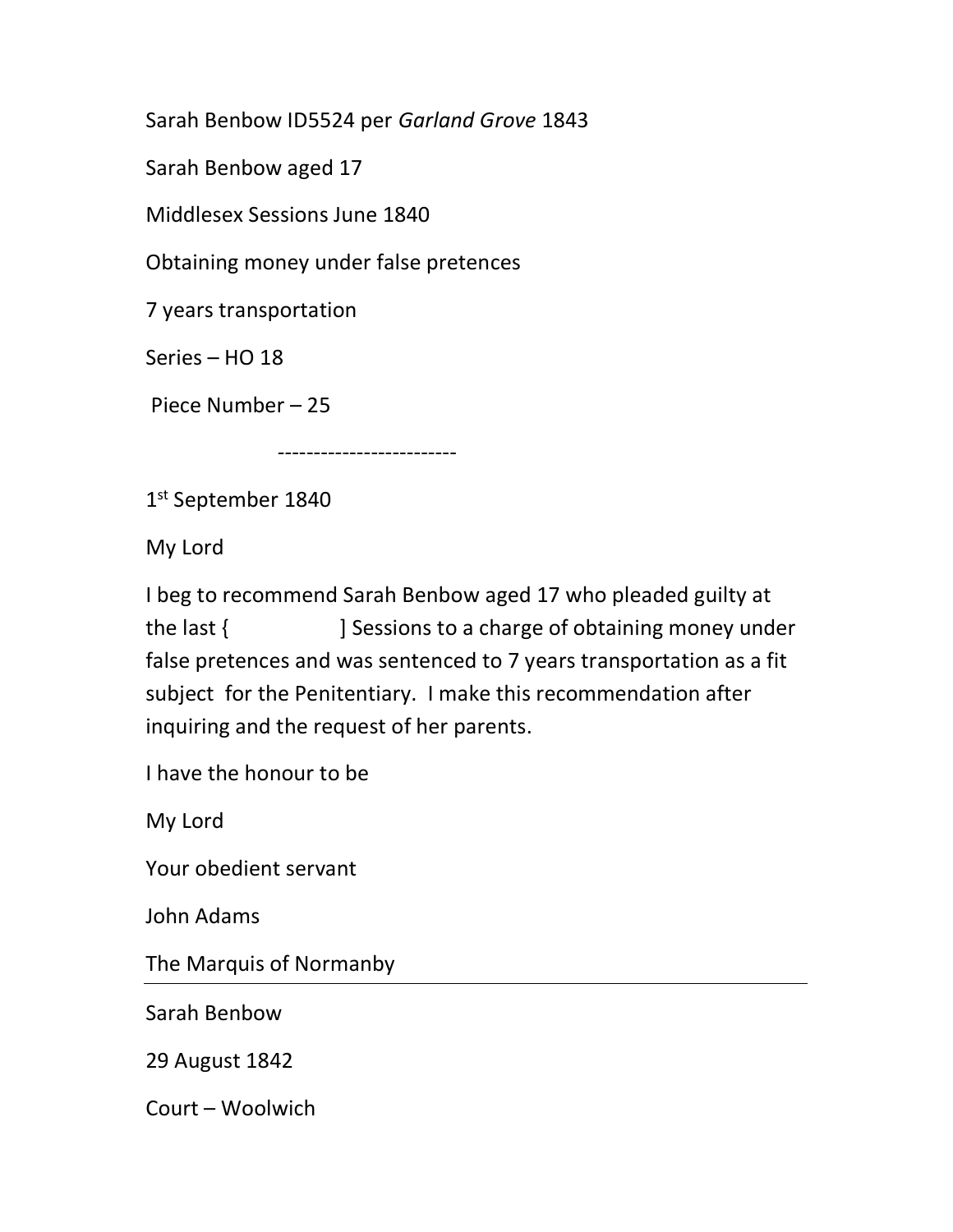Transported

Source – Correspondence and Warrants

Series – HO 13

Piece Number – 81

Page 87-88

-----------------------------------

**Whitehall** 

29 August 1842

To the Governor of the General Penitentiary

Sir

Whereas an Act passed in the 2<sup>nd</sup> and 3<sup>rd</sup> years of Her Majesty's Reign Instituted "An Act for the better ordering of Prisons". It is enacted "That it shall be lawful for the Secretary of State at any time to order any convict removed from the said Penitentiary as incorrigible; and in every such case the convict so removed shall be liable to be transported under his or her original sentence or sentence of transportation and confined in the prison in which he or she would have been imprisoned, but for his or her removal to the Penitentiary for the full extent of the term or terms specified in his or her original sentence or sentences and every such incorrigible convict shall be subject to all the consequences of his or her original sentence or sentences in the same manner as if no order of his or her being sent to the Penitentiary had been made ". And whereas the Superintending Committee of the General Penitentiary have represented to be that the behaviour of SARAH BENBOW, a convict now confined in the said Penitentiary, has shown her to incorrigible